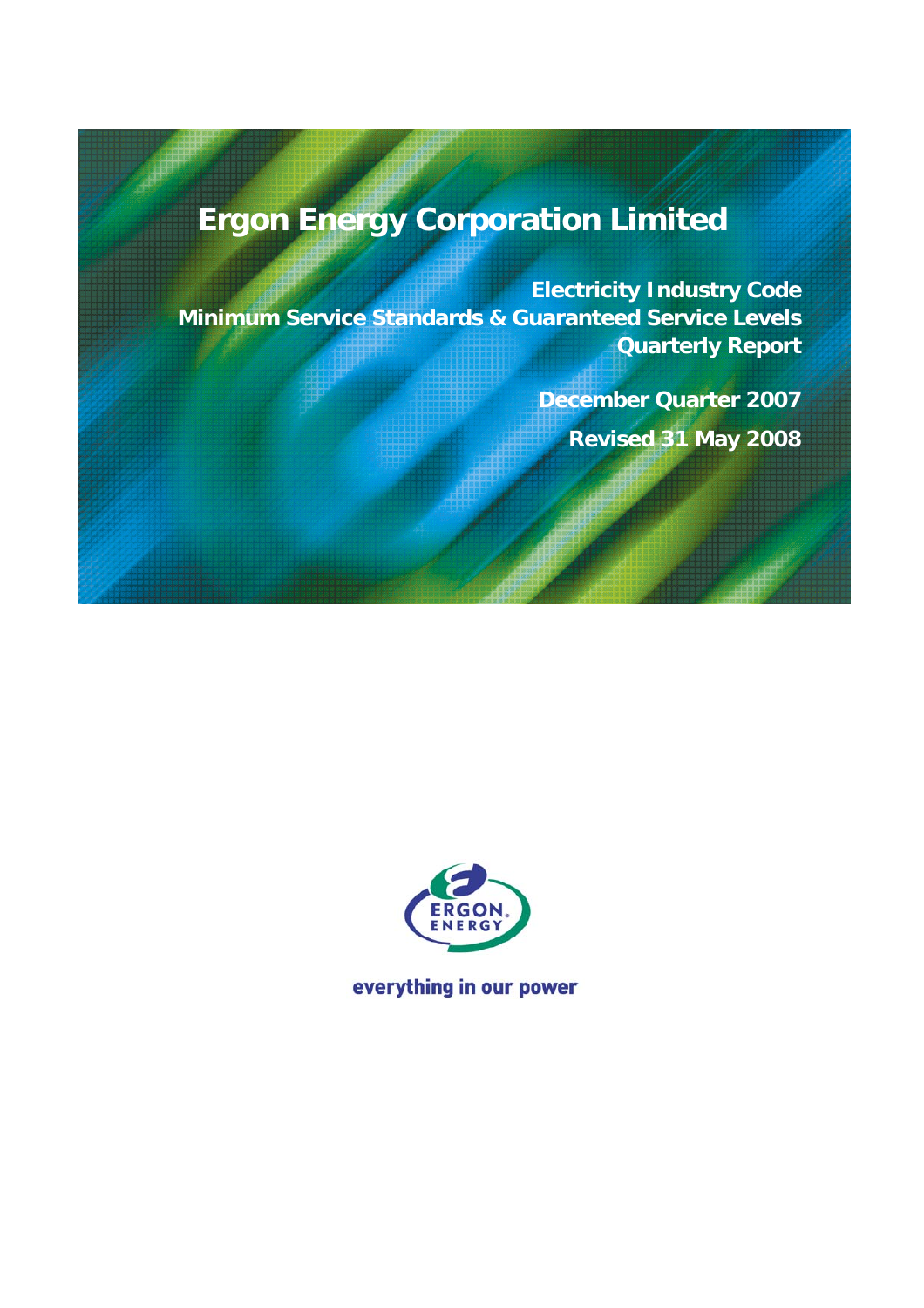## **TABLE OF CONTENTS**

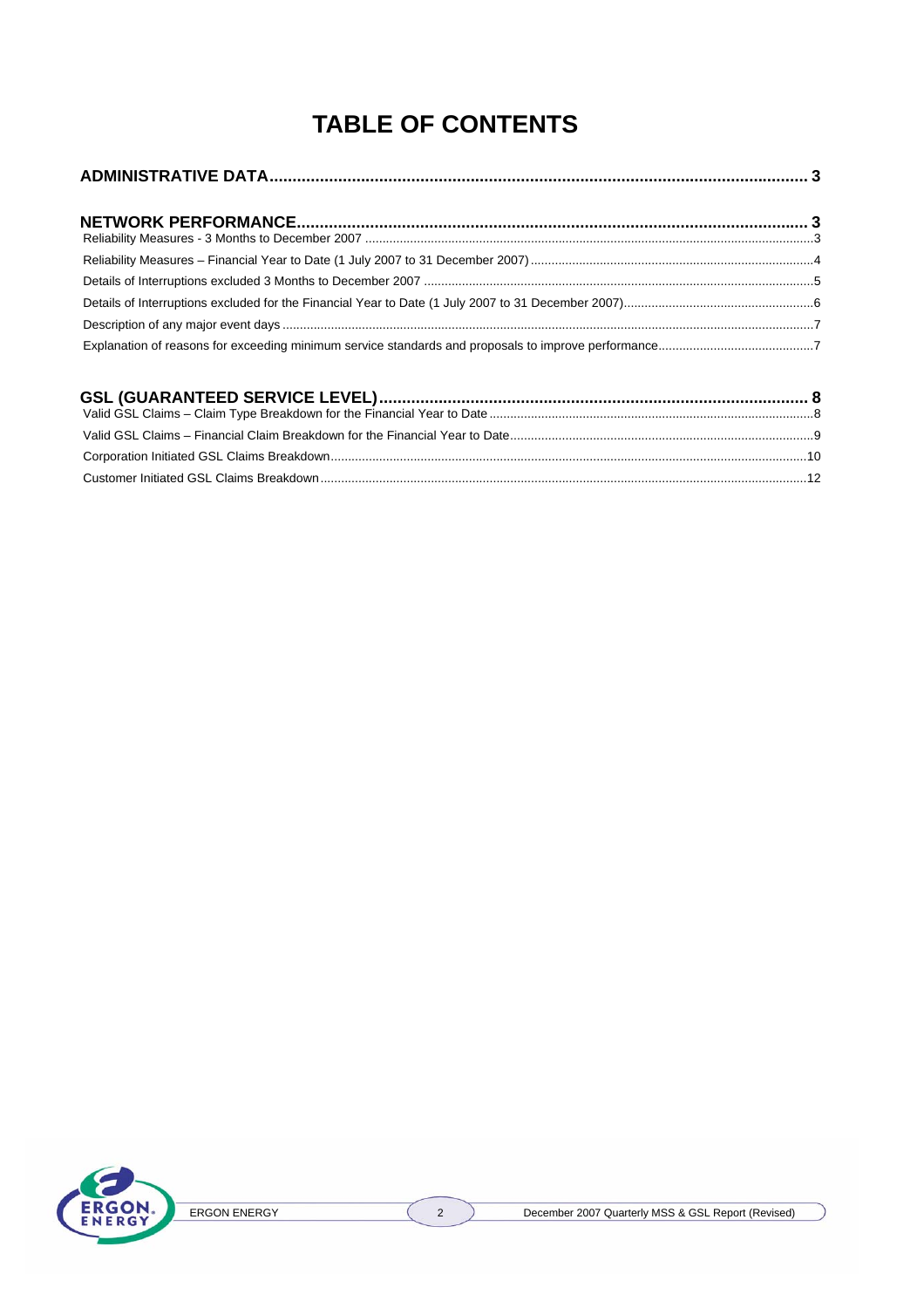## **ADMINISTRATIVE DATA**

|     | <b>ITEM NO. MEASURE</b>                      | <u>UNIT</u> | <b>VALUE</b>                               |
|-----|----------------------------------------------|-------------|--------------------------------------------|
| 1.1 | <b>Distribution Network Service Provider</b> | name        | Ergon Energy<br><b>Corporation Limited</b> |
| 1.2 | First day of reporting period                | date        | 01-10-2007                                 |
| 1.3 | Last day of reporting period                 | date        | 31-12-2007                                 |

#### **NETWORK PERFORMANCE**

(Reporting obligations under clause 2.6.2(a)(i) (A), (B), (C), (D) & (E) of the Queensland Electricity Industry Code, Third Edition effective 1 July 2007 ('The Code'))

#### **Reliability Measures - 3 Months to December 2007**

(Revised Results effective as at 14 May 2008, for the period ending 31 December 2007)

| <b>ITEM NO.</b> | <b>MEASURE</b>                                             | <b>UNIT</b>    | ACTUAL NETWORK<br>PERFORMANCE | <b>NETWORK</b><br>PERFORMANCE<br>LESS EXCLUSIONS |
|-----------------|------------------------------------------------------------|----------------|-------------------------------|--------------------------------------------------|
|                 | <b>System Average Interruption Duration Index (SAIDI)</b>  |                |                               |                                                  |
|                 | Distribution system - total                                |                |                               |                                                  |
|                 | Urban                                                      | Minutes        | 92.16                         | 52.79                                            |
|                 | <b>Short Rural</b>                                         | <b>Minutes</b> | 190.19                        | 122.80                                           |
|                 | Long Rural                                                 | <b>Minutes</b> | 467.69                        | 371.31                                           |
|                 | Distribution system - planned                              |                |                               |                                                  |
|                 | Urban                                                      | <b>Minutes</b> | 12.46                         | 12.10                                            |
|                 | Short Rural                                                | Minutes        | 28.00                         | 26.62                                            |
|                 | Long Rural                                                 | <b>Minutes</b> | 57.94                         | 55.15                                            |
|                 | Distribution system - unplanned                            |                |                               |                                                  |
|                 | Urban                                                      | <b>Minutes</b> | 79.70                         | 40.69                                            |
|                 | <b>Short Rural</b>                                         | <b>Minutes</b> | 162.19                        | 96.17                                            |
|                 | Long Rural                                                 | <b>Minutes</b> | 409.75                        | 316.16                                           |
|                 |                                                            |                |                               |                                                  |
|                 | <b>System Average Interruption Frequency Index (SAIFI)</b> |                |                               |                                                  |
|                 | Distribution system - total                                |                |                               |                                                  |
|                 | Urban                                                      | Number         | 0.78                          | 0.53                                             |
|                 | <b>Short Rural</b>                                         | <b>Number</b>  | 1.46                          | 1.05                                             |
|                 | Long Rural                                                 | Number         | 2.72                          | 2.22                                             |
|                 | Distribution system - planned                              |                |                               |                                                  |
|                 | Urban                                                      | Number         | 0.06                          | 0.05                                             |
|                 | <b>Short Rural</b>                                         | Number         | 0.17                          | 0.16                                             |
|                 | Long Rural                                                 | Number         | 0.31                          | 0.28                                             |
|                 | Distribution system - unplanned                            |                |                               |                                                  |
|                 | Urban                                                      | Number         | 0.73                          | 0.47                                             |
|                 | <b>Short Rural</b>                                         | <b>Number</b>  | 1.29                          | 0.90                                             |
|                 | Long Rural                                                 | <b>Number</b>  | 2.41                          | 1.94                                             |

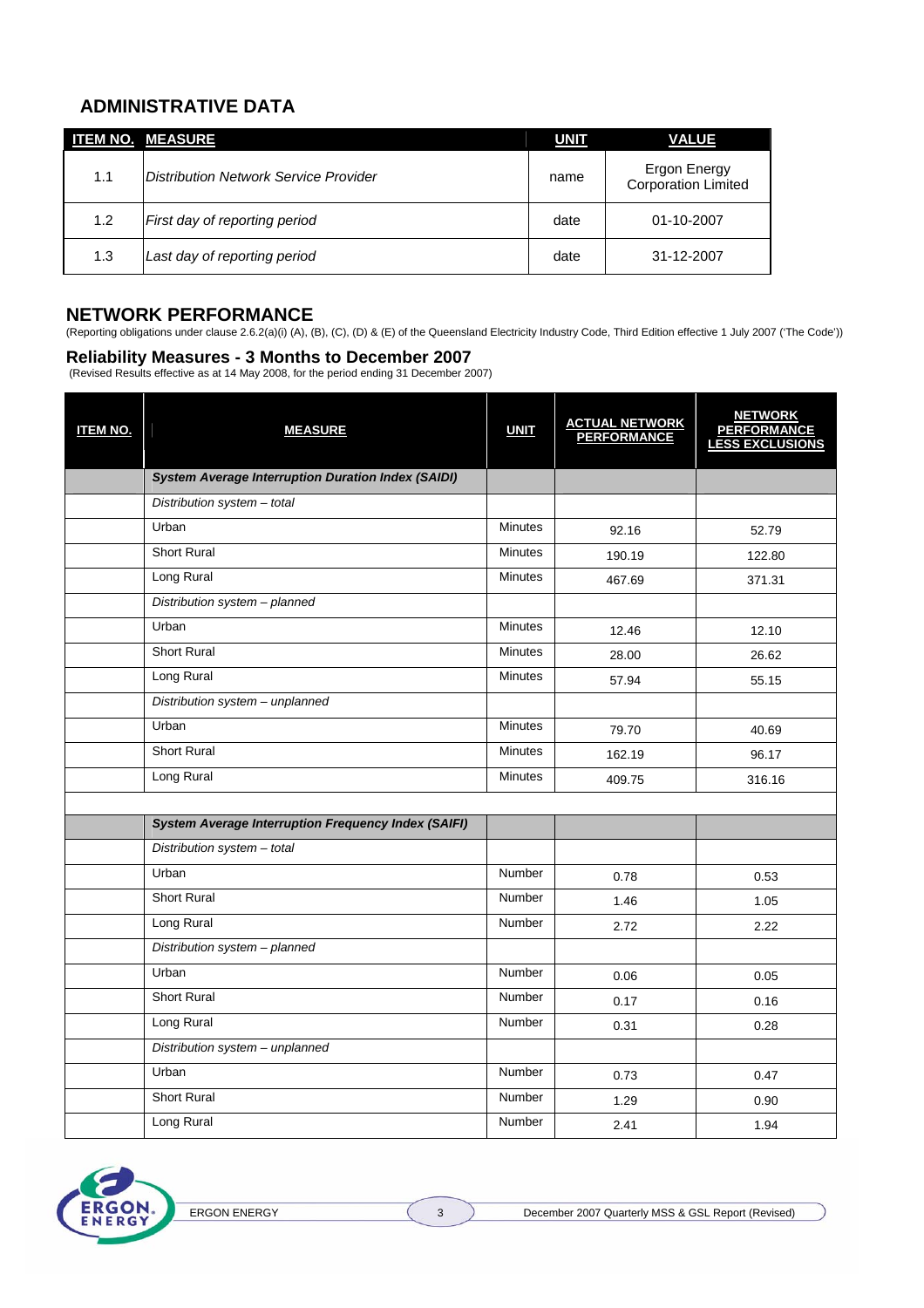## **Reliability Measures – Financial Year to Date (1 July 2007 to 31 December 2007)**

(Revised Results effective as at 14 May 2008, for the period ending 31 December 2007)

| <b>ITEM NO.</b> | <b>MEASURE</b>                                             | <b>UNIT</b>    | ACTUAL NETWORK<br>PERFORMANCE | <b>NETWORK</b><br>PERFORMANCE<br>LESS EXCLUSIONS |
|-----------------|------------------------------------------------------------|----------------|-------------------------------|--------------------------------------------------|
|                 | <b>System Average Interruption Duration Index (SAIDI)</b>  |                |                               |                                                  |
|                 | Distribution system - total                                |                |                               |                                                  |
|                 | Urban                                                      | <b>Minutes</b> | 130.57                        | 84.91                                            |
|                 | <b>Short Rural</b>                                         | <b>Minutes</b> | 297.25                        | 212.23                                           |
|                 | Long Rural                                                 | <b>Minutes</b> | 701.96                        | 572.11                                           |
|                 | Distribution system - planned                              |                |                               |                                                  |
|                 | Urban                                                      | <b>Minutes</b> | 29.20                         | 28.80                                            |
|                 | <b>Short Rural</b>                                         | <b>Minutes</b> | 60.95                         | 59.38                                            |
|                 | Long Rural                                                 | <b>Minutes</b> | 123.25                        | 120.16                                           |
|                 | Distribution system - unplanned                            |                |                               |                                                  |
|                 | Urban                                                      | <b>Minutes</b> | 101.37                        | 56.11                                            |
|                 | <b>Short Rural</b>                                         | <b>Minutes</b> | 236.31                        | 152.85                                           |
|                 | Long Rural                                                 | <b>Minutes</b> | 578.71                        | 451.95                                           |
|                 |                                                            |                |                               |                                                  |
|                 | <b>System Average Interruption Frequency Index (SAIFI)</b> |                |                               |                                                  |
|                 | Distribution system - total                                |                |                               |                                                  |
|                 | Urban                                                      | <b>Number</b>  | 1.12                          | 0.84                                             |
|                 | <b>Short Rural</b>                                         | <b>Number</b>  | 2.20                          | 1.73                                             |
|                 | Long Rural                                                 | <b>Number</b>  | 4.00                          | 3.33                                             |
|                 | Distribution system - planned                              |                |                               |                                                  |
|                 | Urban                                                      | Number         | 0.14                          | 0.14                                             |
|                 | <b>Short Rural</b>                                         | Number         | 0.37                          | 0.35                                             |
|                 | Long Rural                                                 | Number         | 0.66                          | 0.62                                             |
|                 | Distribution system - unplanned                            |                |                               |                                                  |
|                 | Urban                                                      | <b>Number</b>  | 0.98                          | 0.70                                             |
|                 | <b>Short Rural</b>                                         | Number         | 1.84                          | 1.39                                             |
|                 | Long Rural                                                 | Number         | 3.34                          | 2.70                                             |

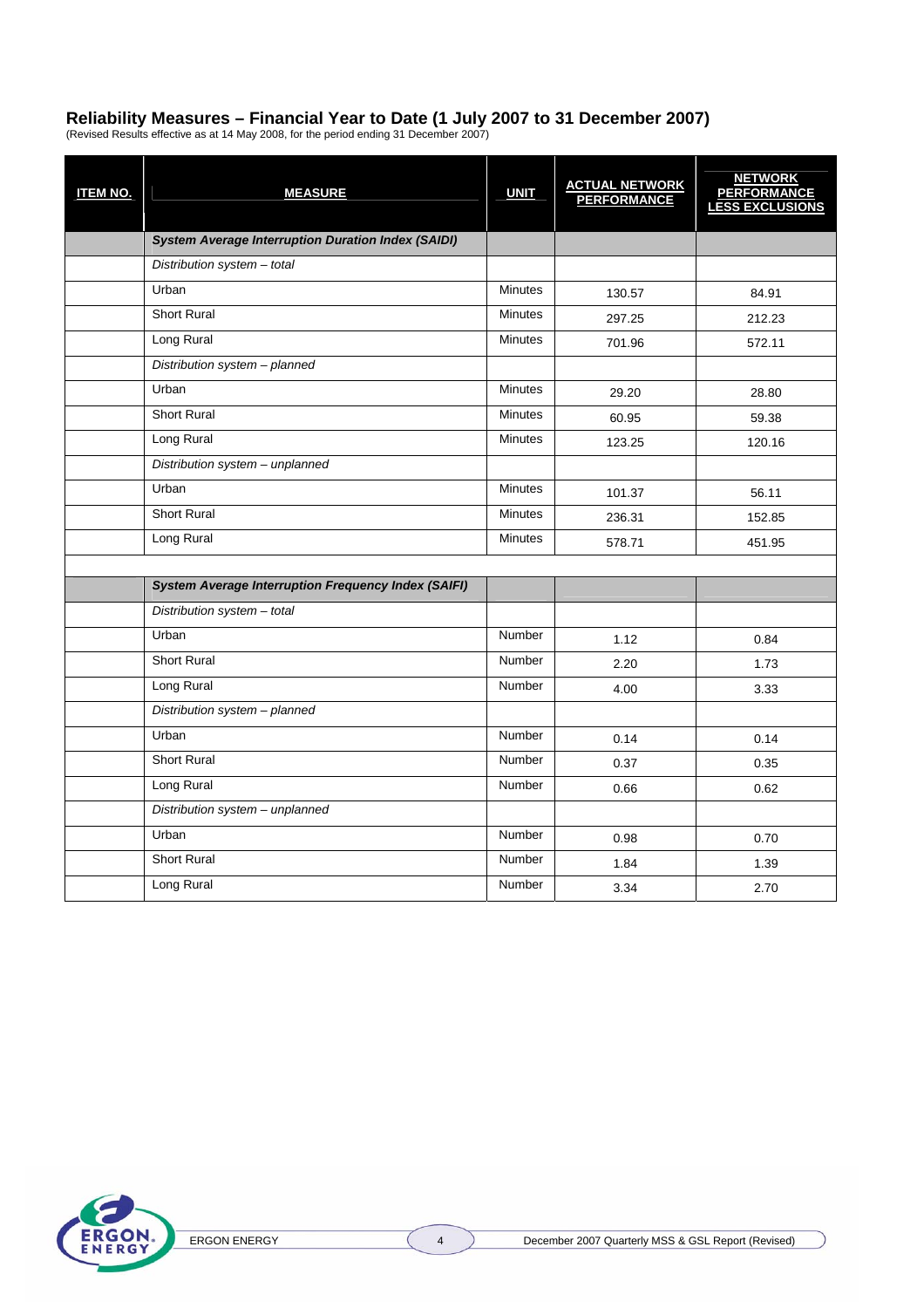#### **Details of Interruptions excluded 3 Months to December 2007**

(Revised Results effective as at 14 May 2008, for the period ending 31 December 2007)

| <b>EXCLUSION MEASURE</b>                                                                                                                                                                                                        | <b>TOTAL</b> |           |           |  |  |  |
|---------------------------------------------------------------------------------------------------------------------------------------------------------------------------------------------------------------------------------|--------------|-----------|-----------|--|--|--|
|                                                                                                                                                                                                                                 | Urban        | <b>SR</b> | <b>LR</b> |  |  |  |
| <b>System Average Interruption Duration Index (SAIDI)</b>                                                                                                                                                                       |              | (minutes) |           |  |  |  |
| (a) an interruption of a duration of one minute or less;                                                                                                                                                                        | 0.00         | 0.00      | 0.00      |  |  |  |
| (b) an interruption resulting from:                                                                                                                                                                                             |              |           |           |  |  |  |
| (i) load shedding due to a shortfall in generation;                                                                                                                                                                             | 0.04         | 0.24      | 0.21      |  |  |  |
| (ii) a direction by NEMMCO, a system operator or any other<br>body exercising a similar function under the Electricity Act,<br>National Electricity Code or National Electricity Law;                                           | 0.00         | 0.00      | 0.00      |  |  |  |
| (iii) automatic shedding of load under the control of under<br>frequency relays following the occurrence of a power system<br>under-frequency condition described in the power system<br>security and reliability standards; or | 0.00         | 0.00      | 0.00      |  |  |  |
| (iv) a failure of the shared transmission grid; or                                                                                                                                                                              | 0.00         | 0.11      | 0.00      |  |  |  |
| (v) a direction by a police officer or another authorised person<br>exercising powers in relation to public safety;                                                                                                             | 0.00         | 0.00      | 0.00      |  |  |  |
| (c) any interruption to the supply of electricity on a distribution<br>entity's supply network which commences on a major event<br>day; and                                                                                     | 36.86        | 64.86     | 91.02     |  |  |  |
| (d) an interruption caused by a customer's electrical installation<br>or failure of that electrical installation.                                                                                                               | 2.48         | 2.18      | 5.16      |  |  |  |
| <b>Total SAIDI for all Exclusion Events</b>                                                                                                                                                                                     | 39.38        | 67.39     | 96.39     |  |  |  |
|                                                                                                                                                                                                                                 |              |           |           |  |  |  |
| <b>System Average Interruption Frequency Index (SAIFI)</b>                                                                                                                                                                      |              | (number)  |           |  |  |  |
| (a) an interruption of a duration of one minute or less;                                                                                                                                                                        | 0.00         | 0.00      | 0.00      |  |  |  |
| (b) an interruption resulting from:                                                                                                                                                                                             |              |           |           |  |  |  |
| (i) load shedding due to a shortfall in generation;                                                                                                                                                                             | 0.00         | 0.01      | 0.02      |  |  |  |
| (ii) a direction by NEMMCO, a system operator or any other<br>body exercising a similar function under the Electricity Act,<br>National Electricity Code or National Electricity Law;                                           | 0.00         | 0.00      | 0.00      |  |  |  |
| (iii) automatic shedding of load under the control of under<br>frequency relays following the occurrence of a power system<br>under-frequency condition described in the power system<br>security and reliability standards; or | 0.00         | 0.00      | 0.00      |  |  |  |
| (iv) a failure of the shared transmission grid; or                                                                                                                                                                              | 0.01         | 0.02      | 0.02      |  |  |  |
| (v) a direction by a police officer or another authorised person<br>exercising powers in relation to public safety;                                                                                                             | 0.00         | 0.00      | 0.00      |  |  |  |
| (c) any interruption to the supply of electricity on a distribution<br>entity's supply network which commences on a major event<br>day; and                                                                                     | 0.24         | 0.36      | 0.46      |  |  |  |
| (d) an interruption caused by a customer's electrical installation<br>or failure of that electrical installation.                                                                                                               | 0.01         | 0.01      | 0.01      |  |  |  |
| <b>Total SAIFI for all Exclusion Events</b>                                                                                                                                                                                     | 0.26         | 0.41      | 0.50      |  |  |  |

Note: Ergon Energy does not currently record momentary (<1 minute) outages.

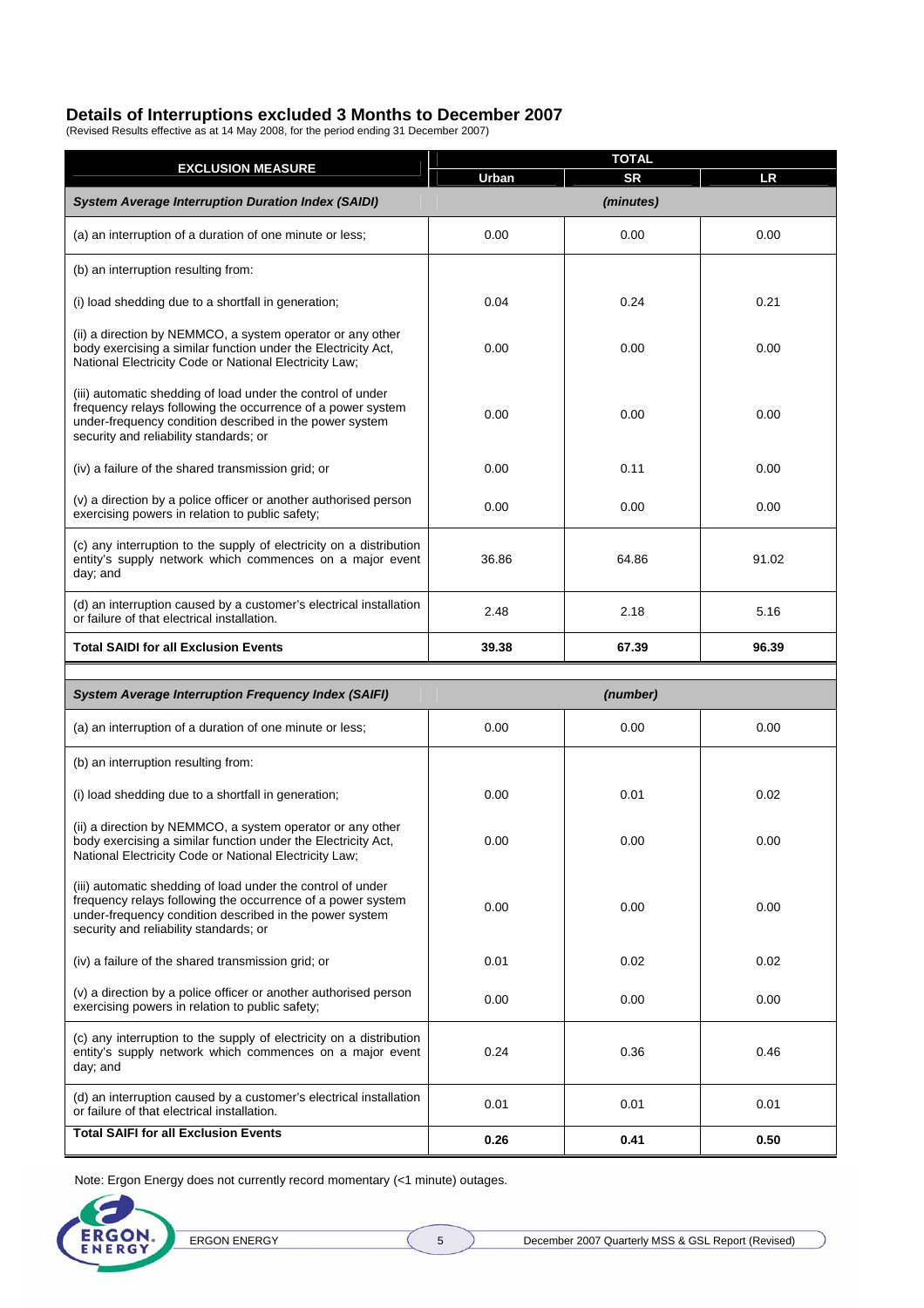## **Details of Interruptions excluded for the Financial Year to Date (1 July 2007 to 31 December 2007)**

(Revised Results effective as at 14 May 2008, for the period ending 31 December 2007)

| <b>EXCLUSION MEASURE</b>                                                                                                                                                                                                        | <b>TOTAL</b> |           |           |  |  |  |
|---------------------------------------------------------------------------------------------------------------------------------------------------------------------------------------------------------------------------------|--------------|-----------|-----------|--|--|--|
|                                                                                                                                                                                                                                 | Urban        | <b>SR</b> | <b>LR</b> |  |  |  |
| <b>System Average Interruption Duration Index (SAIDI)</b>                                                                                                                                                                       |              | (minutes) |           |  |  |  |
| (a) an interruption of a duration of one minute or less;                                                                                                                                                                        | 0.00         | 0.00      | 0.00      |  |  |  |
| (b) an interruption resulting from:                                                                                                                                                                                             |              |           |           |  |  |  |
| (i) load shedding due to a shortfall in generation;                                                                                                                                                                             | 0.04         | 0.24      | 0.21      |  |  |  |
| (ii) a direction by NEMMCO, a system operator or any other<br>body exercising a similar function under the Electricity Act,<br>National Electricity Code or National Electricity Law;                                           | 0.00         | 0.00      | 0.00      |  |  |  |
| (iii) automatic shedding of load under the control of under<br>frequency relays following the occurrence of a power system<br>under-frequency condition described in the power system<br>security and reliability standards; or | 0.00         | 0.00      | 0.00      |  |  |  |
| (iv) a failure of the shared transmission grid; or                                                                                                                                                                              | 0.06         | 0.24      | 0.60      |  |  |  |
| (v) a direction by a police officer or another authorised person<br>exercising powers in relation to public safety;                                                                                                             | 0.00         | 0.00      | 0.00      |  |  |  |
| (c) any interruption to the supply of electricity on a distribution<br>entity's supply network which commences on a major event<br>day; and                                                                                     | 41.92        | 80.64     | 120.18    |  |  |  |
| (d) an interruption caused by a customer's electrical installation<br>or failure of that electrical installation.                                                                                                               | 3.63         | 3.90      | 8.86      |  |  |  |
| <b>Total SAIDI for all Exclusion Events</b>                                                                                                                                                                                     | 45.66        | 85.02     | 129.85    |  |  |  |
|                                                                                                                                                                                                                                 |              |           |           |  |  |  |
| <b>System Average Interruption Frequency Index (SAIFI)</b>                                                                                                                                                                      |              | (number)  |           |  |  |  |
| (a) an interruption of a duration of one minute or less;                                                                                                                                                                        | 0.00         | 0.00      | 0.00      |  |  |  |
| (b) an interruption resulting from:                                                                                                                                                                                             |              |           |           |  |  |  |
| (i) load shedding due to a shortfall in generation;                                                                                                                                                                             | 0.00         | 0.01      | 0.02      |  |  |  |
| (ii) a direction by NEMMCO, a system operator or any other<br>body exercising a similar function under the Electricity Act,<br>National Electricity Code or National Electricity Law;                                           | 0.00         | 0.00      | 0.00      |  |  |  |
| (iii) automatic shedding of load under the control of under<br>frequency relays following the occurrence of a power system<br>under-frequency condition described in the power system<br>security and reliability standards; or | 0.00         | 0.00      | 0.00      |  |  |  |
| (iv) a failure of the shared transmission grid; or                                                                                                                                                                              | 0.02         | 0.04      | 0.09      |  |  |  |
| (v) a direction by a police officer or another authorised person<br>exercising powers in relation to public safety;                                                                                                             | 0.00         | 0.00      | 0.00      |  |  |  |
| (c) any interruption to the supply of electricity on a distribution<br>entity's supply network which commences on a major event<br>day; and                                                                                     | 0.25         | 0.41      | 0.55      |  |  |  |
| (d) an interruption caused by a customer's electrical installation<br>or failure of that electrical installation.                                                                                                               | 0.01         | 0.02      | 0.02      |  |  |  |
| <b>Total SAIFI for all Exclusion Events</b>                                                                                                                                                                                     | 0.28         | 0.47      | 0.67      |  |  |  |

Note: Ergon Energy does not currently record momentary (<1 minute) outages.

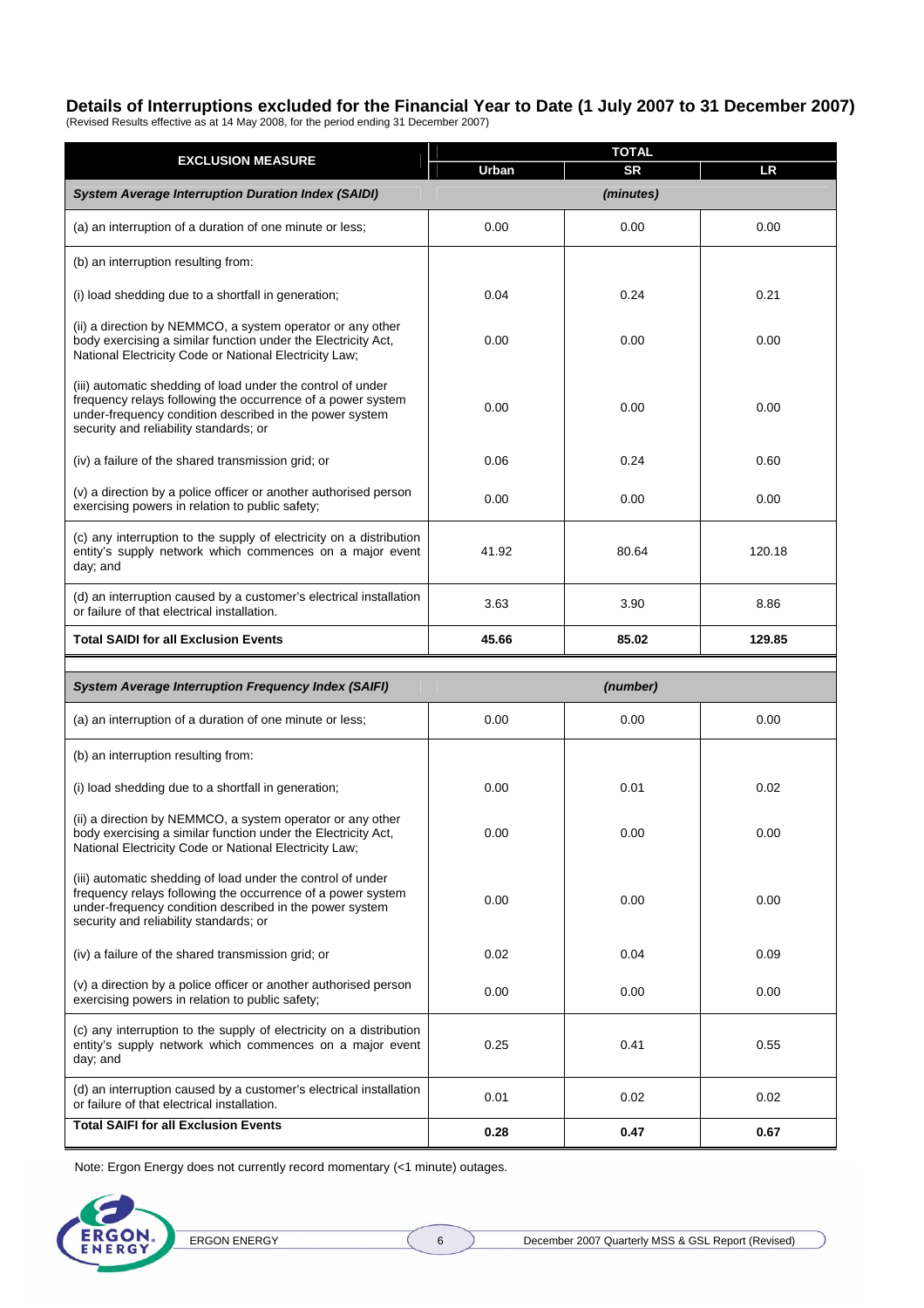#### **Description of any major event days**

During the December quarter there was a substantial number of acutely aggressive storm cells spread across the Central and Southern regions of Ergon Energy's service area which caused widespread damage. Ergon Energy registered four major Event Days (MED) during the quarter using the 2.5 beta exclusion event method, which requires a MED to be any day with a daily SAIDI value greater than the 2007-08 MED Threshold (TMED) of 9.94 system minutes. The Major Event Days occurred on the  $10^{th}$ , 12<sup>th</sup> and 29<sup>th</sup> of October and the 30<sup>th</sup> of November.

#### **Explanation of reasons for exceeding minimum service standards and proposals to improve performance**

Ergon Energy's year to date reliability performance for both SAIDI and SAIFI are tracking favourably to the 2007-08 MSS targets for all three feeder categories. The performance results are more favourable to the MSS targets compared to December 2007. The long rural feeders also have shown the sign of performance improvement for year to date figures after the adverse weather conditions and wide-spread damage associated with the storms in the Ergon Energy's Service areas during October and November. The storms resulted into a record number of three Major Event Days (MED) in the month of October and one MED in November.

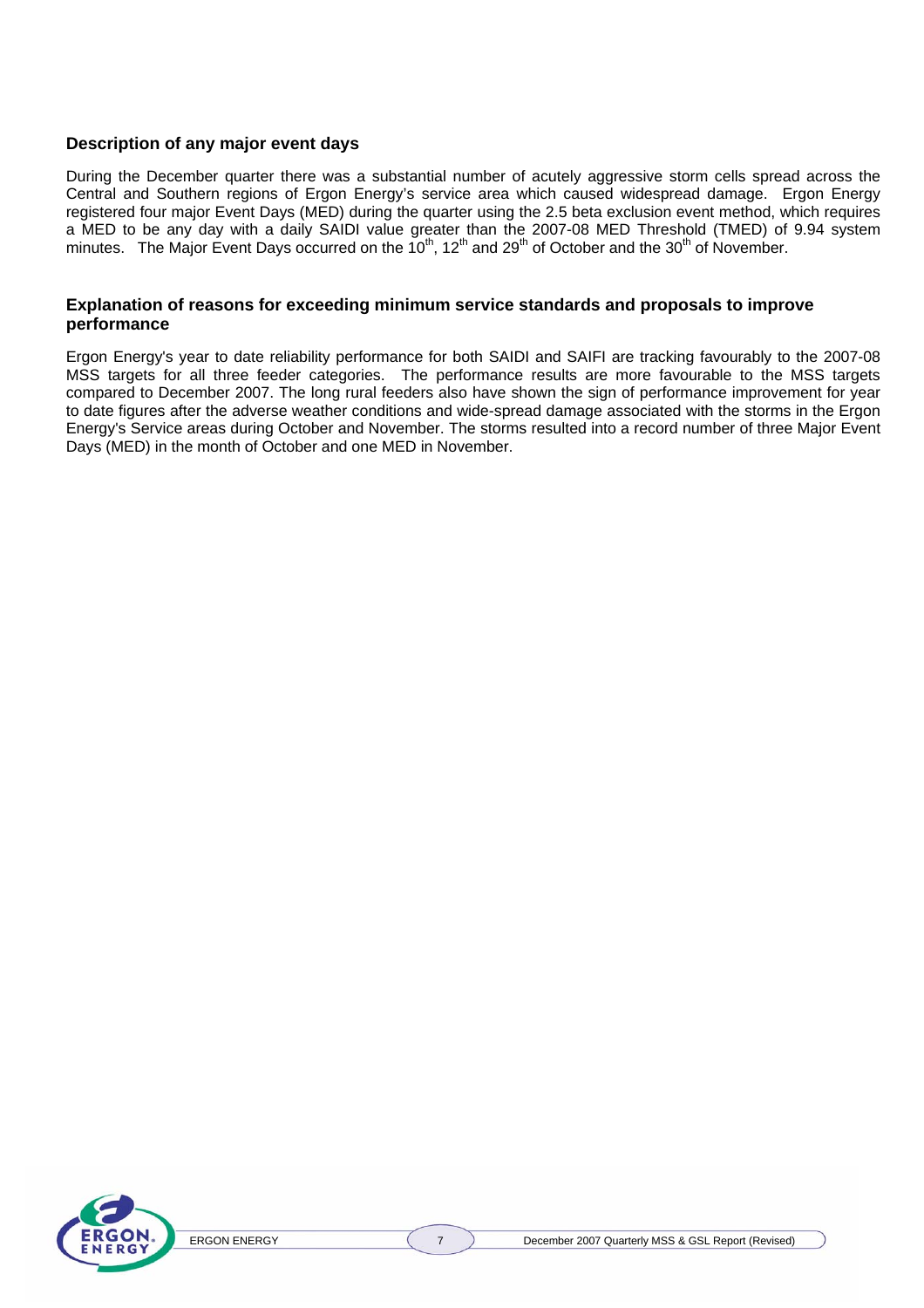## **GSL (GUARANTEED SERVICE LEVEL)**

(Reporting obligations under clause 2.6.2(a)(ii) (A), (B) & (C) of The Code)

| Yearly Breakdown of Valid GSL Payments for Ergon Energy - 2007/2008 Financial Year |      |               |                  |                |                 |                 |         |          |              |              |     |      |                                   |
|------------------------------------------------------------------------------------|------|---------------|------------------|----------------|-----------------|-----------------|---------|----------|--------------|--------------|-----|------|-----------------------------------|
| <b>Type of GSL</b>                                                                 | July | <b>August</b> | <b>September</b> | <b>October</b> | <b>November</b> | <b>December</b> | January | February | <b>March</b> | <b>April</b> | May | June | <b>Cumulative</b><br><b>Total</b> |
| Planned Interruption (Bus)                                                         |      |               |                  |                |                 |                 |         |          |              |              |     |      |                                   |
| Planned Interruption (Res)                                                         | 13   |               |                  | 20             |                 |                 |         |          |              |              |     |      | 61                                |
| Connection                                                                         |      |               | 15.              |                | 12              |                 |         |          |              |              |     |      | 63                                |
| <b>Wrongful Disconnection</b>                                                      | 12   | 12            | າາ<br>22         | 18             | 25              |                 |         |          |              |              |     |      | 106                               |
| Reconnection                                                                       |      |               |                  |                |                 |                 |         |          |              |              |     |      | 13                                |
| Hot Water Supply                                                                   |      |               |                  |                |                 |                 |         |          |              |              |     |      |                                   |
| Appointments                                                                       |      |               |                  |                |                 |                 |         |          |              |              |     |      | 14                                |
| Reliability - Frequency                                                            |      |               |                  |                |                 |                 |         |          |              |              |     |      |                                   |
| <b>Reliability - Duration</b>                                                      |      |               |                  | 21             |                 | 14              |         |          |              |              |     |      | 36                                |
| <b>Monthly Total</b>                                                               | 43   | 28            | 49               | 81             | 48              | 54              |         |          |              |              |     |      | 303                               |



The above figures represent the total number of valid GSL claims paid for the quarter as defined under the Electricity Industry Code (the Code).

During the December quarter, Ergon Energy paid an additional 33 ex-gratia claims (\$2,640 in payments), relating to wild storms in the Wide Bay area on the 23-25 August 2007. The storms were later declared as an eligible disaster under the Natural Disaster Relief Arrangements (NDRRA) by the Queensland Minister for Emergency Services, alleviating Ergon Energy's obligation to pay related reliability GSL claims.

As Ergon Energy had already commenced paying GSLs to customers, as a gesture of good will Ergon Energy continued to accept and honour outstanding GSL claims up until the 25<sup>th</sup> October 2007. GSLs relating to the event were then converted and reported as ex-gratia payments and excluded from valid GSL claim statistics.

**ERGON**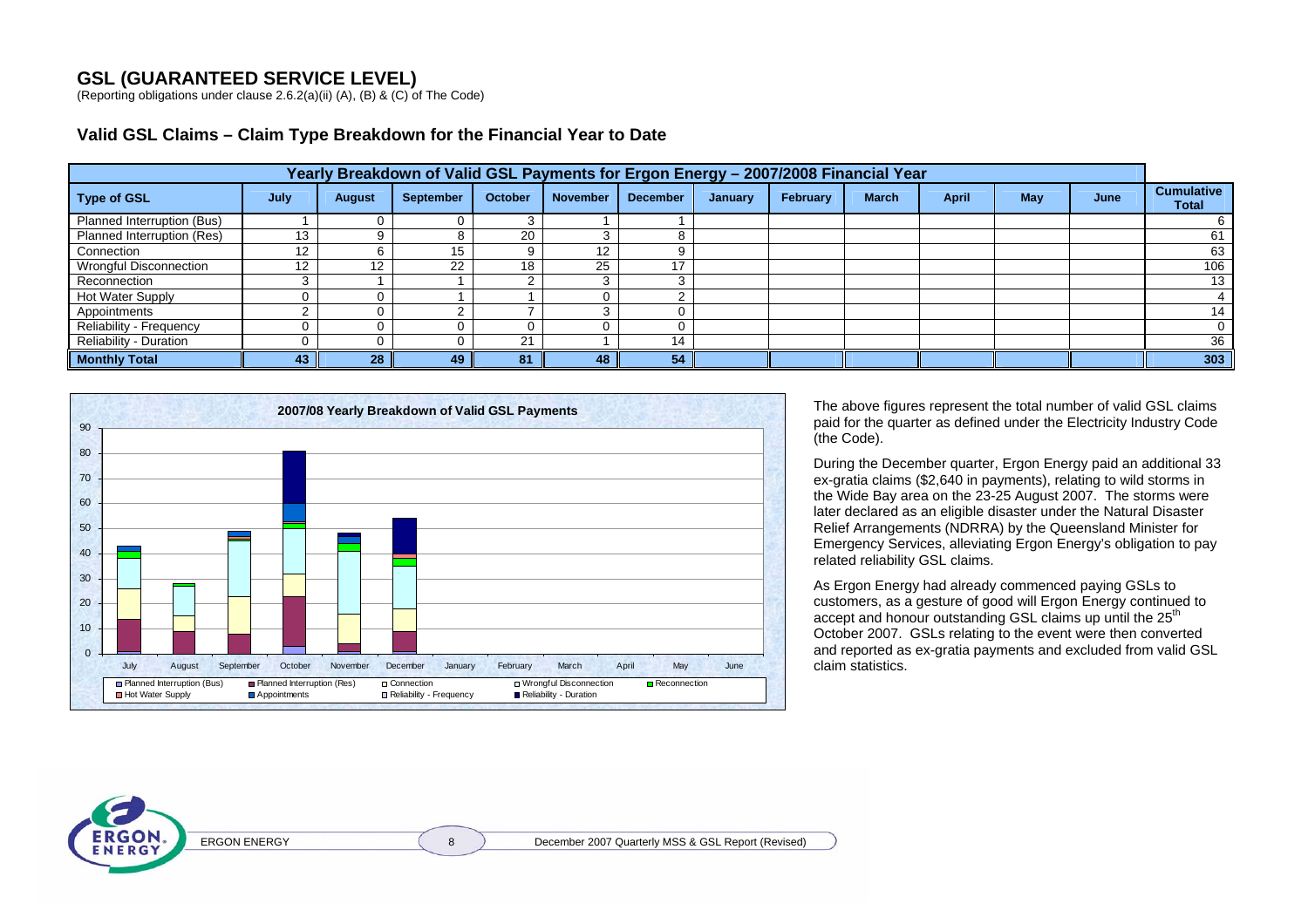|  |  | Valid GSL Claims - Financial Claim Breakdown for the Financial Year to Date |
|--|--|-----------------------------------------------------------------------------|
|--|--|-----------------------------------------------------------------------------|

| Financial Breakdown of Valid GSL Payments for Ergon Energy - 2007/2008 Financial Year |            |               |                  |            |                 |                 |         |          |              |              |     |      |                            |
|---------------------------------------------------------------------------------------|------------|---------------|------------------|------------|-----------------|-----------------|---------|----------|--------------|--------------|-----|------|----------------------------|
| <b>Type of GSL</b>                                                                    | July       | <b>August</b> | <b>September</b> | October    | <b>November</b> | <b>December</b> | January | February | <b>March</b> | <b>April</b> | May | June | <b>Cumulative</b><br>Total |
| Planned Interruption (Bus)                                                            | \$50.00    | \$0.00        | \$0.00           | \$150.00   | \$50.00         | \$50.00         |         |          |              |              |     |      | \$300.00                   |
| Planned Interruption (Res)                                                            | \$260.00   | \$180.00      | \$160.00         | \$400.00   | \$60.00         | \$160.00        |         |          |              |              |     |      | \$1,220.00                 |
| Connection                                                                            | \$1,210.00 | \$480.00      | \$1.080.00       | \$840.00   | \$1,320.00      | \$880.00        |         |          |              |              |     |      | \$5,810.00                 |
| <b>Wrongful Disconnection</b>                                                         | \$1,200.00 | \$1,200.00    | \$2,200.00       | \$1,800.00 | \$2,500.00      | \$1,700.00      |         |          |              |              |     |      | \$10,600.00                |
| Reconnection                                                                          | \$120.00   | \$40.00       | \$40.00          | \$80.00    | \$120.00        | \$280.00        |         |          |              |              |     |      | \$680.00                   |
| Hot Water Supply                                                                      | \$0.00     | \$0.00        | \$120.00         | \$40.00    | \$0.00          | \$240.00        |         |          |              |              |     |      | \$400.00                   |
| Appointments                                                                          | \$80.00    | \$0.00        | \$80.00          | \$280.00   | \$120.00        | \$0.00          |         |          |              |              |     |      | \$560.00                   |
| Reliability - Frequency                                                               | \$0.00     | \$0.00        | \$0.00           | \$0.00     | \$0.00          | \$0.00          |         |          |              |              |     |      | \$0.00                     |
| <b>Reliability - Duration</b>                                                         | \$0.00     | \$0.00        | \$0.00           | \$1,680.00 | \$80.00         | \$1,120.00      |         |          |              |              |     |      | \$2,880.00                 |
| <b>Monthly Total</b>                                                                  | \$2,920,00 | \$1,900.00    | \$3,680,00       | \$5.270.00 | \$4,250,00      | \$4,430,00      |         |          |              |              |     |      | \$22,450.00                |



The above figures represent the total number of valid GSL claims paid for the quarter as defined under the Electricity Industry Code (the Code).

During the December quarter, Ergon Energy paid an additional 33 ex-gratia claims (\$2,640 in payments), relating to wild storms in the Wide Bay area on the 23-25 August 2007. The storms were later declared as an eligible disaster under the Natural Disaster Relief Arrangements (NDRRA) by the Queensland Minister for Emergency Services, alleviating Ergon Energy's obligation to pay related reliability GSL claims.

As Ergon Energy had already commenced paying GSLs to customers, as a gesture of good will Ergon Energy continued to accept and honour outstanding GSL claims up until the 25<sup>th</sup> October 2007. GSLs relating to the event were then converted and reported as ex-gratia payments and excluded from valid GSL claim statistics.

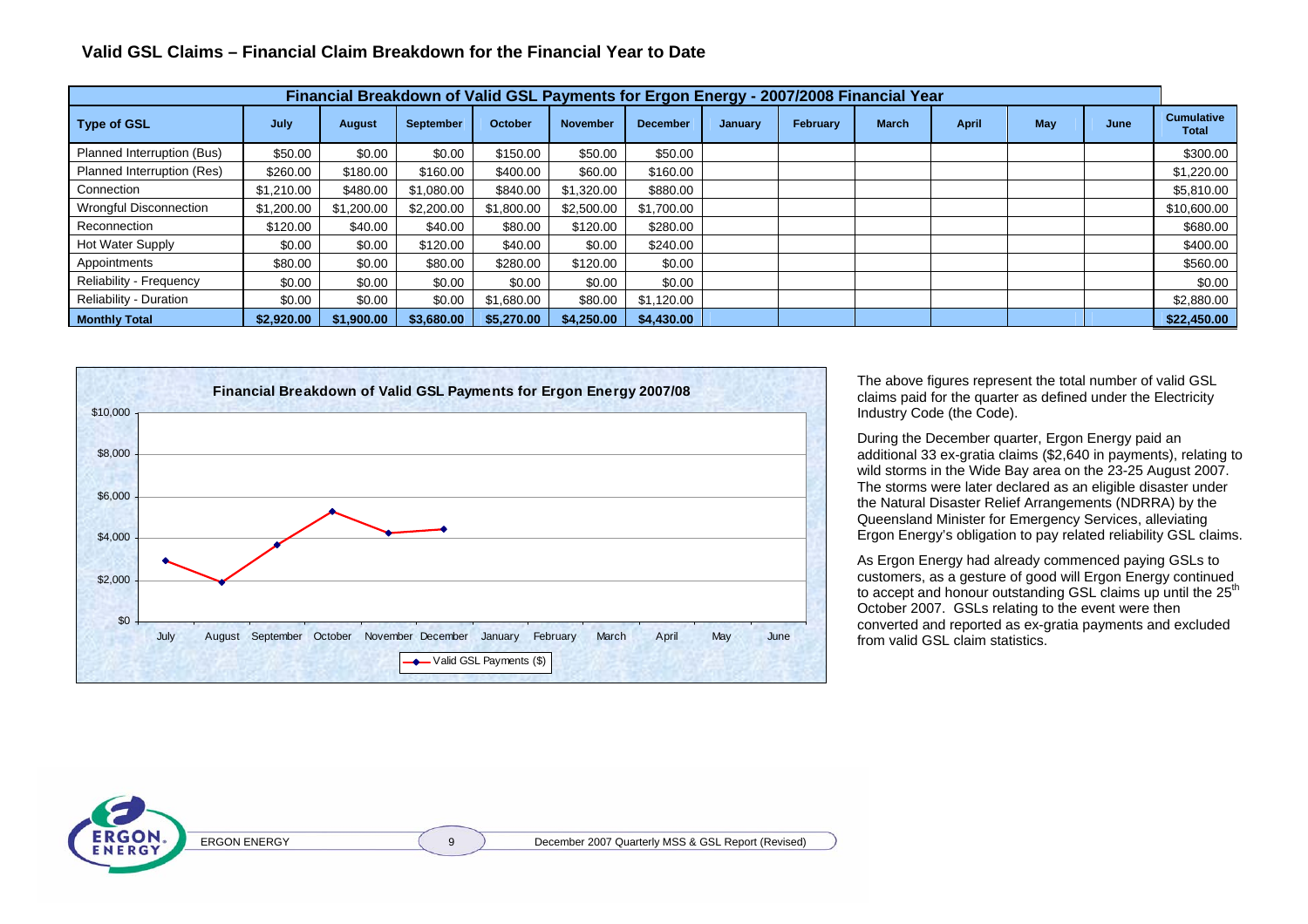#### **Corporation Initiated GSL Claims Breakdown**

|                              |                            |                           | October 2007 to December 2007             |                    | <b>Financial Year to Date</b> |                    |                                  |                    |  |
|------------------------------|----------------------------|---------------------------|-------------------------------------------|--------------------|-------------------------------|--------------------|----------------------------------|--------------------|--|
| <b>Type of GSL</b>           | Number of<br><b>Claims</b> | <b>Number</b><br>Accepted | Investigated<br><b>Claims Not</b><br>Paid | <b>Amount Paid</b> | <b>Claims Raised</b>          | <b>Number Paid</b> | <b>Number Not</b><br><b>Paid</b> | <b>Amount Paid</b> |  |
| Connection                   | 32                         | 29                        |                                           | \$3,000.00         | 64                            | 61                 |                                  | \$5,720.00         |  |
| Wrongful Disconnection       | 71                         | 60                        | 11                                        | \$6,000.00         | 126                           | 106                | 20                               | \$10,600.00        |  |
| <b>Customer Reconnection</b> |                            |                           |                                           | \$280.00           | 10                            |                    |                                  | \$360.00           |  |
| <b>Hot Water Supply</b>      |                            |                           |                                           | \$280.00           |                               |                    |                                  | \$400.00           |  |
| <b>Total</b>                 | 114                        | 97                        | 17                                        | \$9,560.00         | 205                           | 178                | 27                               | \$17,080.00        |  |

**Corporation Initiated Valid GSL's - Oct to Dec 2007 Quarter** 



Connection Wrongful Disconnection Customer Reconnection Hot Water Supply

#### **Corporation Initiated Claims Not Paid - Oct to Dec 2007 Quarter**



ERGON ERGON ENERGY (10 ) December 2007 Quarterly MSS & GSL Report (Revised)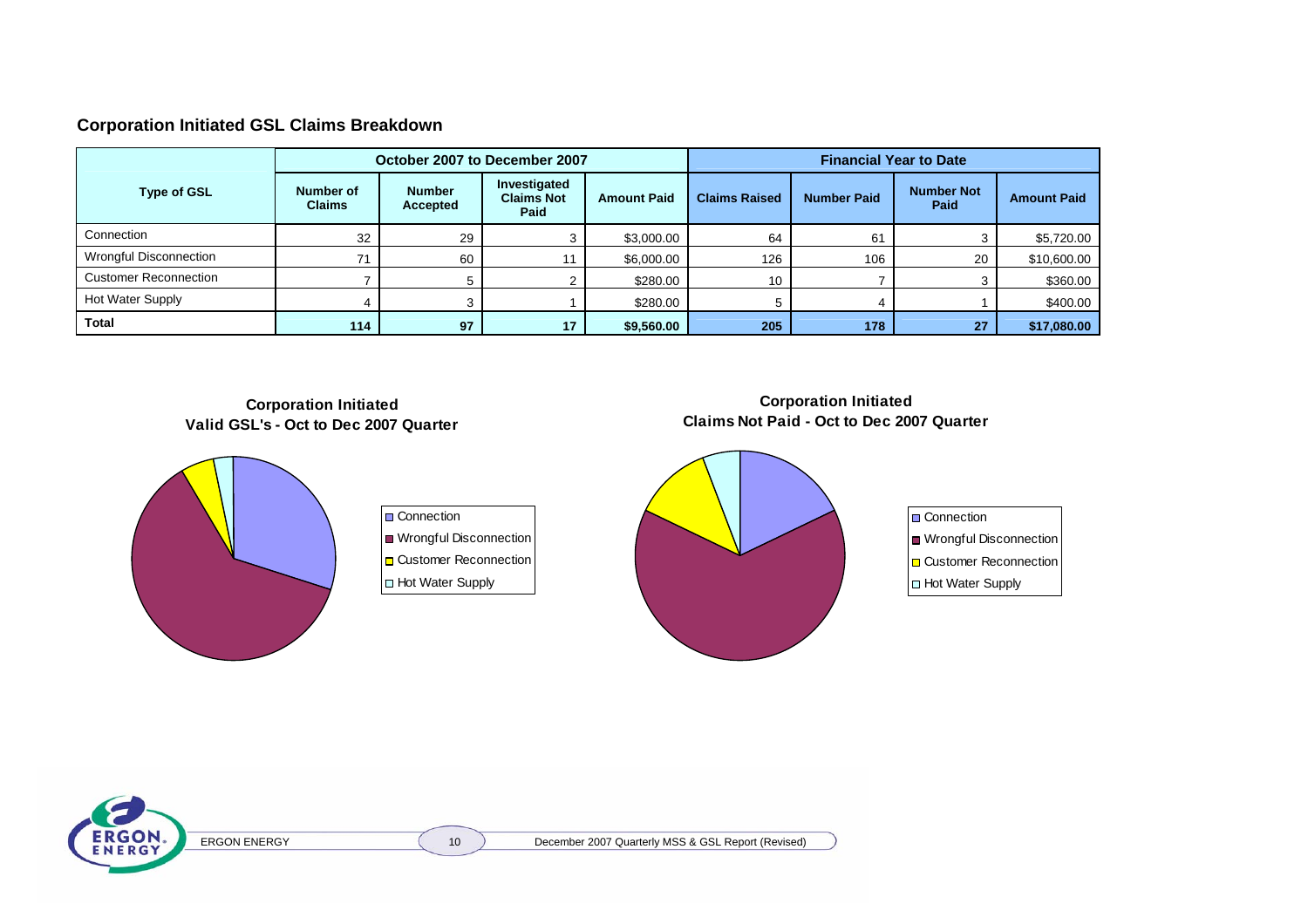#### **Corporation Initiated GSL Claims – Rejection Reasons, October 2007 to December 2007**

There were 17 Corporation Initiated GSL claims investigated and not paid due to -

- 3 x Connections Typographical error Incorrect Date inserted when closing Service Order
- 11 x Wrongful Disconnections
	- <sup>o</sup> 4 Customers correctly disconnected for debt
	- <sup>o</sup> 4 Customers had not made application for supply
	- <sup>o</sup> 1 Customer did not notify Ergon of premise address change when Units resurveyed and titles separated
	- <sup>o</sup> 1 Customer requested date change after Final Read/Disconnect was completed
	- <sup>o</sup> 1 Customer did not meet Regulatory Requirements supply was never disconnected
- 2 x Reconnections Typographical error Incorrect Date inserted when closing Service Order
- 1 x Hot Water Typographical error Incorrect Service Order Type raised

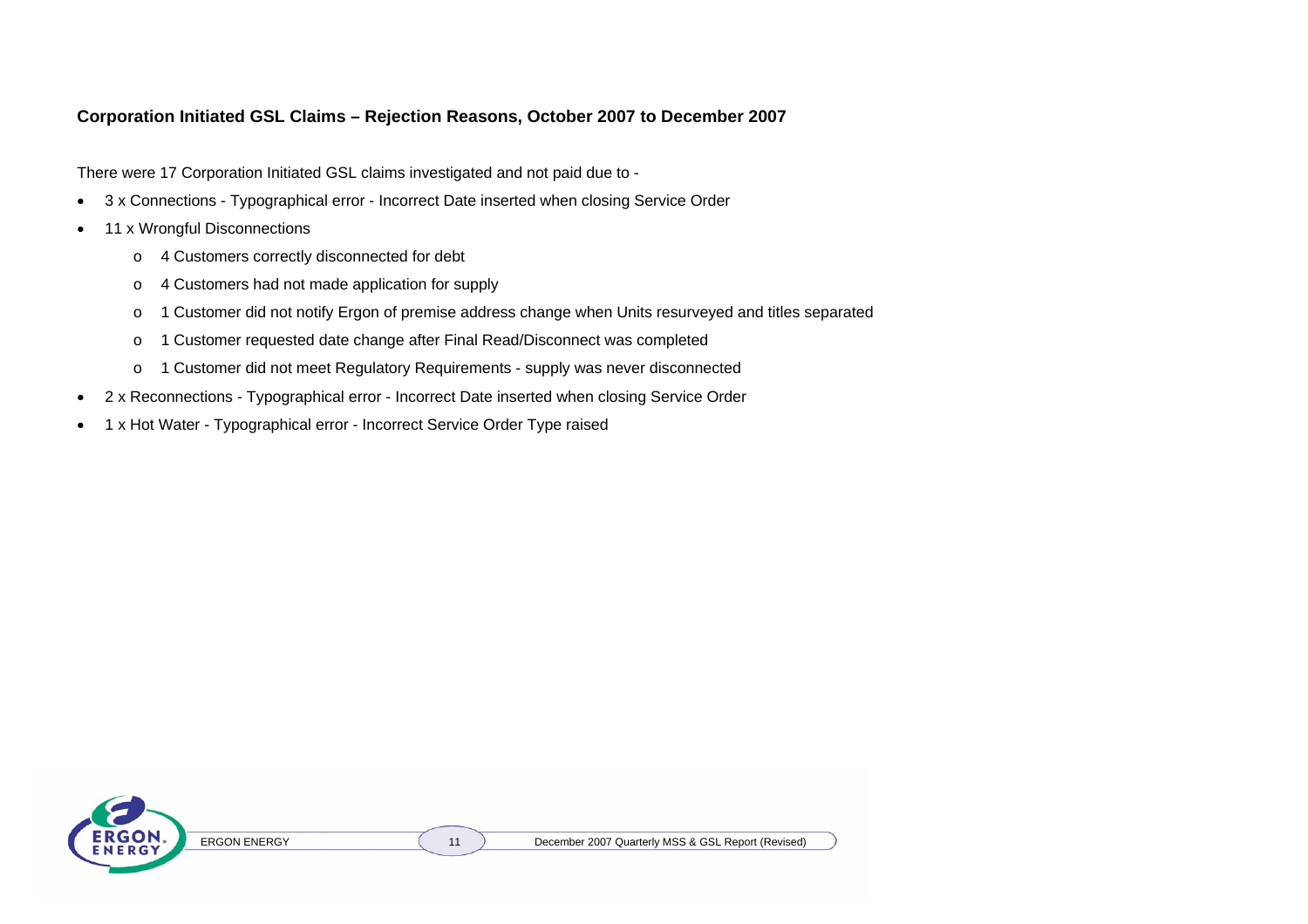#### **Customer Initiated GSL Claims Breakdown**

|                               | October 2007 to December 2007     |                           |                           |                    | <b>Financial Year to Date</b> |                    |                                  |                    |
|-------------------------------|-----------------------------------|---------------------------|---------------------------|--------------------|-------------------------------|--------------------|----------------------------------|--------------------|
| <b>Type of GSL</b>            | <b>Number of</b><br><b>Claims</b> | <b>Number</b><br>Accepted | <b>Number</b><br>Rejected | <b>Amount Paid</b> | <b>Claims Raised</b>          | <b>Number Paid</b> | <b>Number Not</b><br><b>Paid</b> | <b>Amount Paid</b> |
| Planned Interruption (Bus)    |                                   |                           |                           | \$250.00           |                               |                    |                                  | \$300.00           |
| Planned Interruption (Res)    | 36                                | 31                        |                           | \$620.00           | 69                            | 61                 |                                  | \$1,220.00         |
| Connection                    |                                   |                           |                           | \$40.00            |                               |                    |                                  | \$90.00            |
| <b>Wrongful Disconnection</b> |                                   |                           |                           | \$0.00             |                               |                    |                                  | \$0.00             |
| Reconnection                  |                                   | ີ                         |                           | \$200.00           | 12                            |                    |                                  | \$320.00           |
| <b>Hot Water Supply</b>       |                                   |                           |                           | \$0.00             |                               |                    |                                  | \$0.00             |
| Appointments                  | 12                                | 10                        |                           | \$400.00           | 16                            | 14                 |                                  | \$560.00           |
| Reliability - Frequency       | 0                                 |                           |                           | \$0.00             |                               |                    |                                  | \$0.00             |
| <b>Reliability - Duration</b> | 36                                | 36                        | 0                         | \$2,880.00         | 36                            | 36                 |                                  | \$2,880.00         |
| Total                         | 102                               | 86                        | 16                        | \$4,390.00         | 147                           | 125                | 22                               | \$5,370.00         |

#### **Customer InitiatedValid GSL's - Oct to Dec 2007 Quarter**





**Customer InitiatedRejected GSL's - Oct to Dec 2007 Quarter**